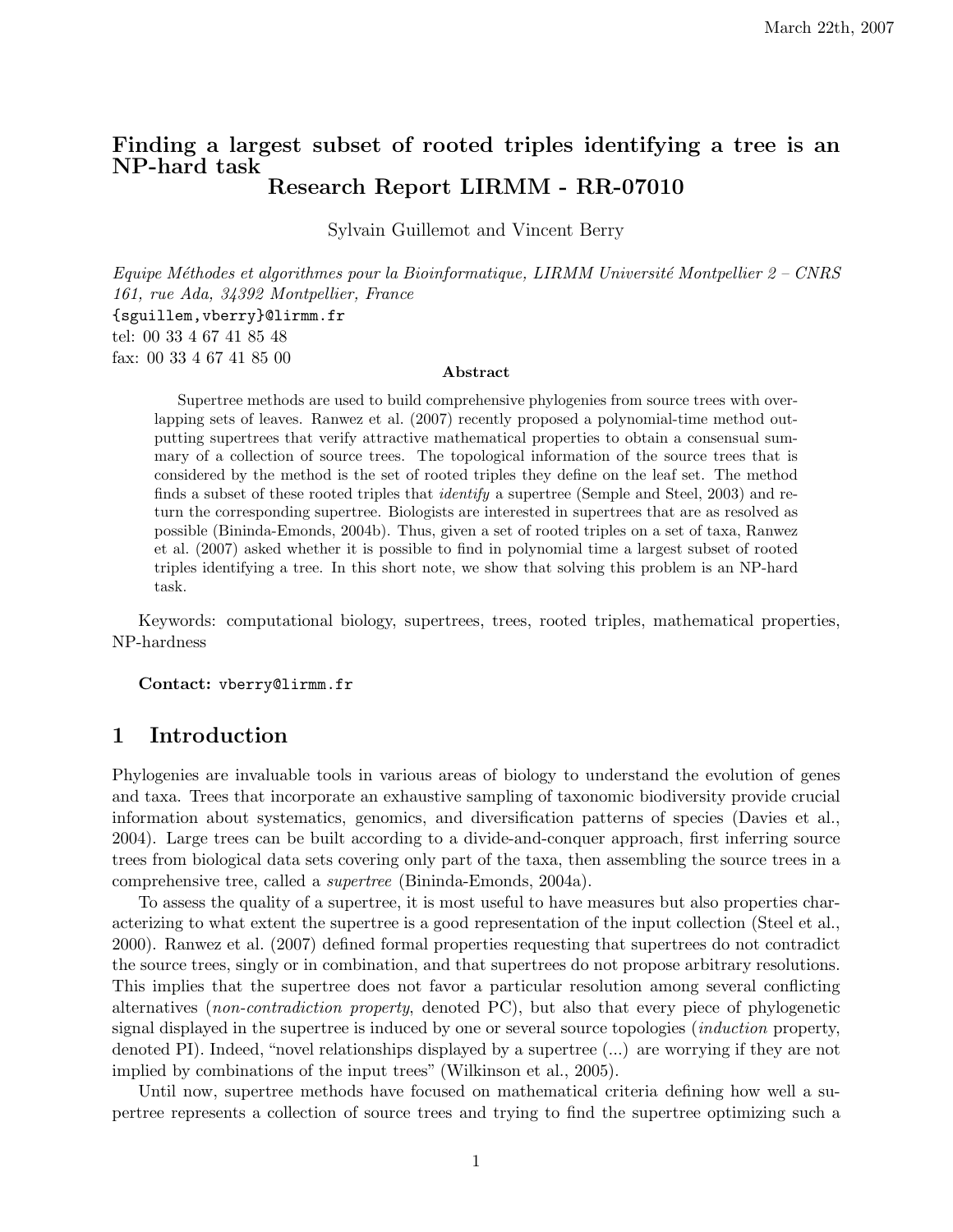fitness criterion. Yet, biologists also need inferred supertrees to be as informative as possible in order to elucidate phylogenetic relationships of the taxa they consider. However, just trying to maximize the amount of information in a supertree leads to infer a binary tree spanning the whole set of considered taxa, without regard to the amount of information present in the data. Such a supertree is not desirable if it contains arbitrary groups proposed for the sake of obtaining a maximally resolved supertree. Thus, a reasonable goal is to obtain a supertree that is as resolved as possible but that only displays defendable relationships with regards to the source trees. The PI and PC properties of Ranwez et al. (2007) define a formal framework in which this request from biologists can be investigated. We study here the hardness of the corresponding computational problem. We show that finding the most informative supertree satisfying PI and PC is an NP-hard problem, when the amount of information in a tree is measured by the number of rooted triples it induces.

# 2 Definitions

Definitions and notations used for trees and their topological description mainly follow those used in the book of Semple and Steel (2003). We only consider rooted trees, due to the impossibility of supertree methods to fulfill different desirable properties listed in Steel et al. (2000) when considering unrooted trees. Given a tree T, we denote  $L(T)$  the set of taxa associated to its leaves. More generally, given a collection T of trees,  $L(\mathcal{T})$  denotes the set of taxa appearing in at least one tree of T. Given two trees T, T' on the same leaf set  $(L(T) = L(T'))$ , we say that T refines T', denoted  $T \trianglerighteq T'$ , whenever T contains all clades of T'. In other words, T can be transformed into T' by collapsing some of its internal edges (i.e., merging the respective extremities of these edges)

A rooted tree on three leaves  $a, b, c$  has only three possible binary shapes, called *rooted triples* (or triplets) and denoted  $ab|c$ , resp.  $ac|b$ , resp.  $bc|a$ , depending on the innermost clade (ab, resp. ac, resp bc). Given a rooted triple t, we denote  $\bar{t}$  any of the two other rooted triples on the same set of leaves. Alternatively, a tree on three leaves can be a star tree, i.e. a unique internal node connected to the leaves. It is well known that a rooted tree  $T$  with more than three leaves can be equivalently described by a set of rooted triples: we note  $rt(T)$  the set of rooted triples homeomorphic to subtrees of T connecting three leaves. Given a collection T of trees, we denote  $rt(\mathcal{T}) = \bigcup_{T_i \in \mathcal{T}} rt(T)$  the set of rooted triples present in theses trees. Note that it is possible that  $rt(\mathcal{T})$  contains two rooted triples t and t, namely when  $\mathcal T$  hosts two incompatible trees. Clearly, two such rooted triples can not be combined into a single supertree of the collection. Given a set  $\mathcal R$  of triples,  $L(\mathcal R)$  denotes the set of taxa appearing in at least one tree in  $\mathcal{R}$ .

A tree T is said to display a set R of rooted triples when  $\mathcal{R} \subseteq rt(T)$ ; moreover, T strictly displays R if additionally  $L(T) = L(R)$ . A set R of rooted triples is *compatible* if there is a tree T that displays  $\mathcal R$ . To find a tree displaying  $\mathcal R$ , it is useful to rely on the fact that some triples of the tree are induced by  $\mathcal{R}$ : a compatible set  $\mathcal R$  of rooted triples induces a rooted triple t, denoted  $\mathcal{R} \vdash t$ , if and only if  $\mathcal{R} \cup \{\bar{t}\}\$ is not compatible, or equivalently if any tree T that displays  $\mathcal{R}$ contains t. For instance, any tree displaying  $\{ab|c, bc|d\}$  has to also display the triple  $ac|d$ , that is  ${a|c, bc|d} \vdash ac|d$ . Bandelt and Dress (Bandelt and Dress, 1986) and Dekker (Dekker, 1986) were among the first ones to investigate such induction rules. The set of all rooted triples induced by a compatible set R is called the *closure* of R and is denoted  $cl(R)$ . Source trees considered for supertree building are sometimes incompatible, in which case the set of rooted triples considered is incompatible. Nonetheless, we can characterize the set of rooted triples induced by these collections by extending the preceding definition: we will say that a set  $R$  of rooted triples *induces* a rooted triple t when there is a compatible subset  $\mathcal{R}' \subseteq \mathcal{R}$  that induces t. We now recall the definition of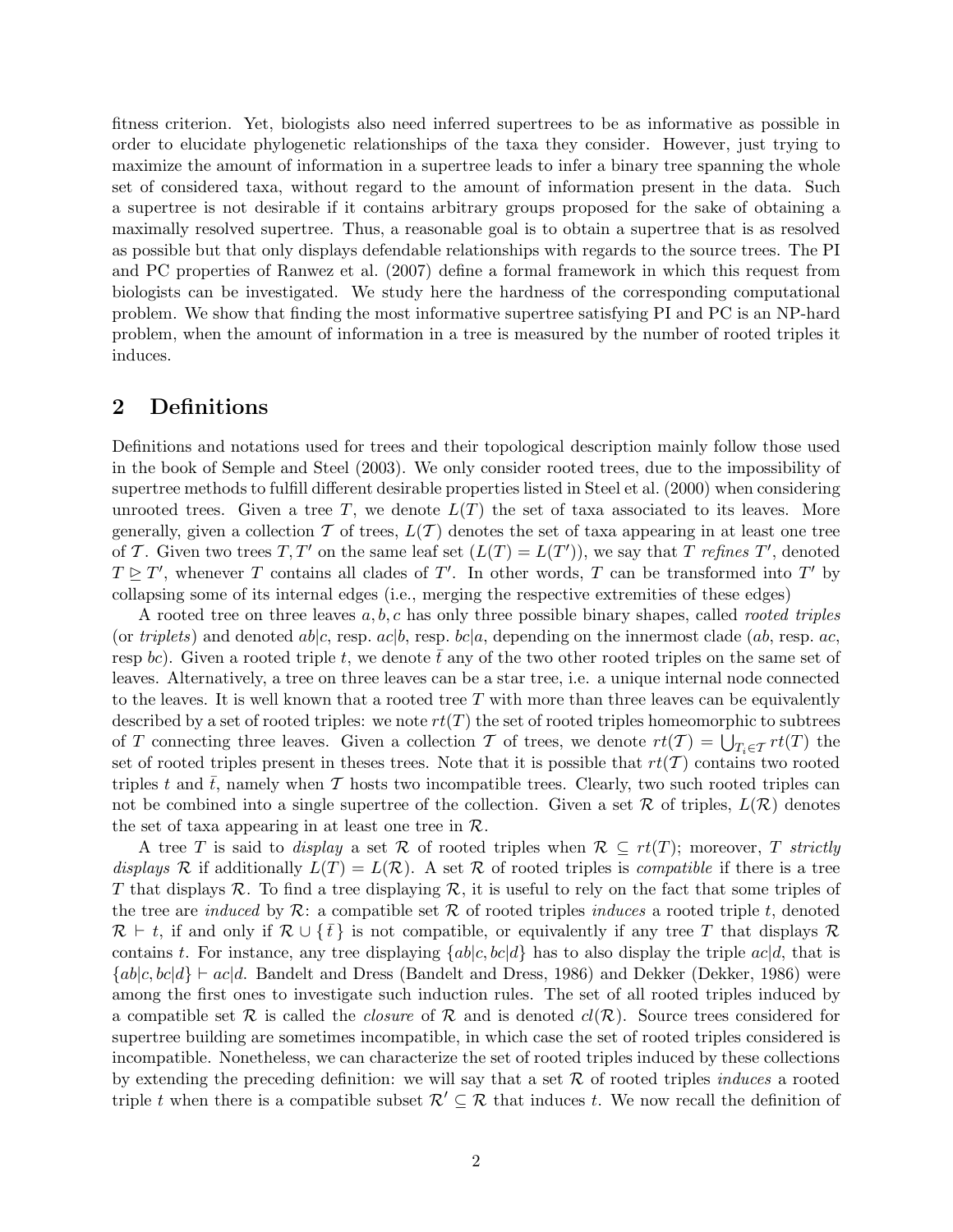the PC and PI properties given in Ranwez et al. (2007).

**Definition 1** Let  $T$  be a tree, and  $T$  be a collection of trees,

- Let  $\mathcal{R}(T, \mathcal{T})$  be the set of rooted triples in  $rt(\mathcal{T})$  for which T proposes a resolution. More formally,  $\mathcal{R}(T, \mathcal{T}) = \{ ab | c \in rt(\mathcal{T}) \text{ such that } \{ ab | c, ac | b, bc | a \} \cap rt(T) \neq \emptyset \}.$
- We say that T verifies PI for T if and only if for all  $t \in rt(T)$ , it holds that  $\mathcal{R}(T,T) \vdash t$ .
- We say that T verifies **PC** for T if and only if for all  $t \in rt(T)$  and all  $\overline{t}$ , it holds that  $\mathcal{R}(T, \mathcal{T}) \not\vdash \bar{t}.$

The set  $\mathcal{R}(T, \mathcal{T})$  corresponds to all topological information present in the collection  $\mathcal{T}$ , or induced by it, that is related to the topological information present in the supertree  $T$ . Note that when the source trees are incompatible, it is possible that this subset of rooted triples contains two different rooted triples for the same three taxa. For some compatible collections of trees, it is possible to find a supertree that both displays all the rooted triples of the collection and is refined by all other possible supertrees. More formally, a set  $R$  of rooted triples is said to *identify* a tree T if and only if T strictly displays R and T is refined by every tree T' that strictly displays R. In this case, R is said to be *identifying*. A set R can identify at most one tree. Thus when  $rt(T)$ identifies a tree T, this tree can be seen as a canonical representation of all possible supertrees of the collection  $\mathcal T$ .

**Proposition 1 (Ranwez et al. (2007))** [Ranwez et al. (2007)] A tree T verifies PI and PC for a collection  $\mathcal T$  of trees if and only if  $\mathcal R(T, \mathcal T)$  identifies  $T$ .

Ranwez et al. (2007) proposed a polynomial-time method that outputs supertrees verifying PI and PC and showing a non-trivial level of resolution on several biological data sets. But the question remains to know whether a method can be designed that produces supertrees satisfying PI and PC and containing as much resolution as possible, e.g. resolves as much rooted triples as possible. More precisely, using Proposition 1, we ask for a method that, given any collection  $\mathcal{T}$ , proposes a supertree T such that  $\mathcal{R}(T, \mathcal{T})$  identifies T and  $\mathcal{R}(T, \mathcal{T})$  has maximum size over all such subsets of  $rt(\mathcal{T})$ . Such a subset of  $rt(\mathcal{T})$  is called a maximum identifying subset of rooted triples (MIST). The difficulty of this problem can not be simply deduced from previously known results for optimization problems on rooted triples. Indeed, the MIST problem is a middle term between the NP-hard problem that consists of finding a maximum-sized compatible subset of rooted triples (Bryant, 1997) and the polynomial-time problem that asks for the maximum-sized tree-like subset of rooted triples<sup>1</sup> (Berry and Gascuel, 2000; Bryant and Berry, 2001).

# 3 Finding the largest subset of rooted triples identifying a tree is an NP-hard problem

Given a collection T of source trees, we show here that finding the largest subset of  $rt(\mathcal{T})$  that identifies a tree is an NP-hard problem. More formally, we consider the following problem:

Maximum Identifying Subset of rooted Triples (MIST) *Input:* a set  $\mathcal R$  of rooted triples. Output: a subset  $\mathcal{R}'$  of  $\mathcal R$  that is identifying and that is of maximum size among the identifying subsets of  $\mathcal{R}$ .

 $1$ "tree-like" means that the sought subset of triples must exactly be the set of rooted triples of a tree. When the input set of triples contains only one triple for each set of 3-taxa the mentioned problem is solvable in polynomial-time.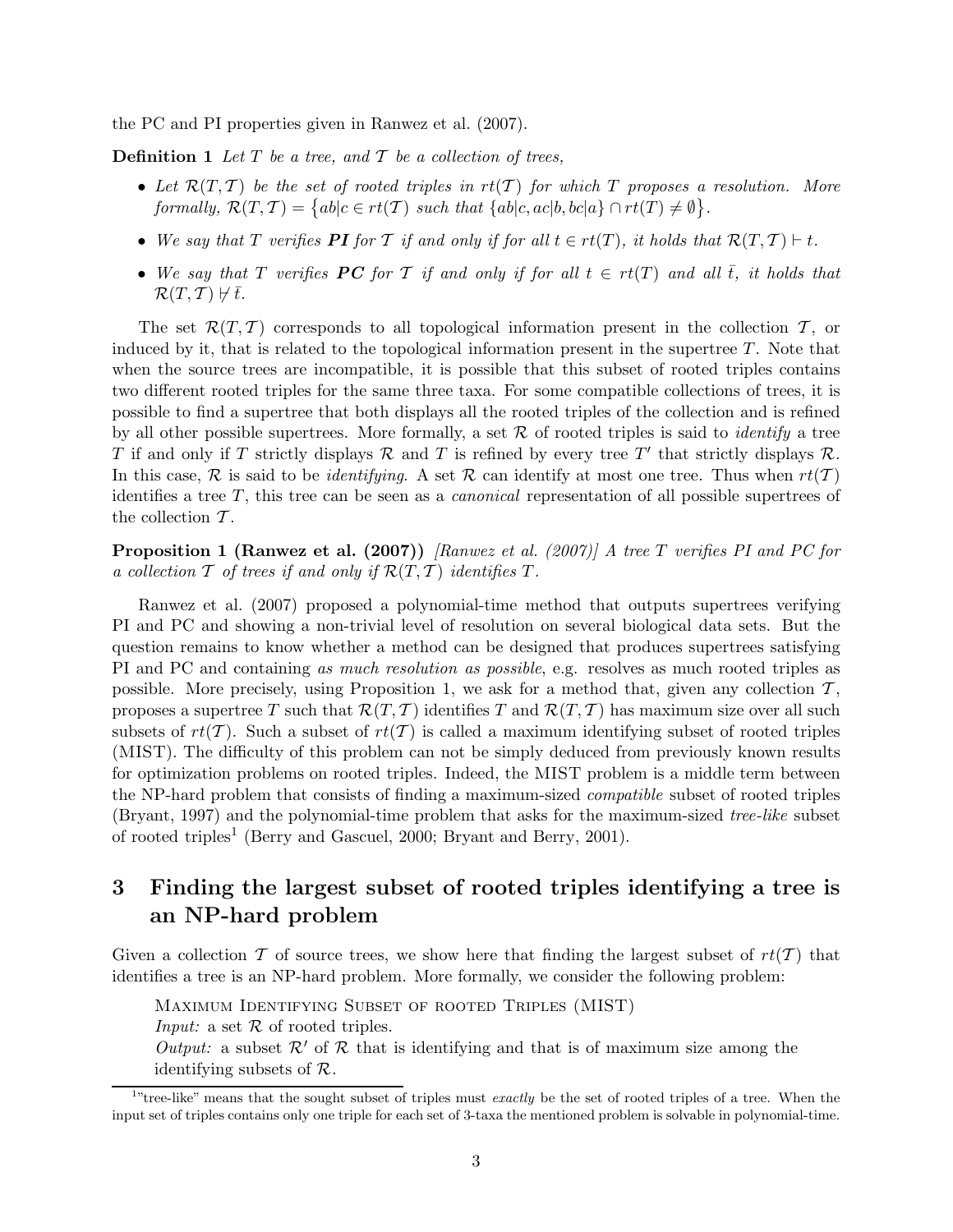We consider the particular case where  $rt(\mathcal{T})$  contains at most one rooted triple for any set of 3 leaves in  $L(\mathcal{T})$ . The difficulty of MIST in this particular case implies its difficulty in the general case. To show that MIST is NP-hard, we first consider a variant of the problem on somewhat simpler objects: ordered partitions (defined in Sect. 3.1). Then we show that the identification problem for ordered partitions (MISG) is NP-hard (Sect. 3.2). Finally, we prove the NP-hardness of MIST by reduction from MISG (Sect. 3.3).

## 3.1 Ordered partitions

An ordered partition on L is a tuple  $P = (L, \leq_P)$ , where  $\leq_P$  is a total preorder on L (that is a binary relation satisfying reflexivity, transitivity and totality).  $P$  can be seen as a sequence  $s(P) = (L_1, ..., L_k)$ , where the  $L_i$ 's are the equivalence classes of the preorder, and such that we have  $x <_P y$  whenever  $x \in L_i, y \in L_j$  with  $i < j$ . The sequence  $s(P)$  will be called the *representation* of P. The ordered partition on L with only one class will be denoted by  $0_L$ , i.e.  $s(0_L) = (L)$ . The set of ordered partitions on L will be denoted by  $\mathcal{O}(L)$ .

We can define the relation of *refinement* on ordered partitions: given  $P, P' \in \mathcal{O}(L)$ , we say that P refines P', denoted by  $P \triangleright P'$ , iff for every  $x, y \in L$ ,  $x <_{P'} y$  implies  $x <_{P} y$ . As in the case of trees, we can endow  $\mathcal{O}(L)$  with a structure of join-semilattice: the join of two partitions  $P, P'$  is the partition  $P'' = P \sqcap P'$  s.t.  $\leq_{P''}$  is the transitive closure of  $\leq_P \cup \leq_{P'}$ .

When S is a set of ordered partitions, we will denote by  $S \uparrow$  the upward closure of S by the refinement relation, i.e.  $S \uparrow = \{P : \exists P' \in S, P \trianglerighteq P'\}$ . Likewise, we will denote by  $S \downarrow$  the downward closure of S, i.e.  $S \downarrow = \{P : \exists P' \in S, P' \triangleright P\}$ . We will also use the notations  $S \uparrow$  and  $S \downarrow$  when S is a set of trees.

In the context of trees, given a set of triples  $\mathcal{R}$ , we denote by  $D(\mathcal{R})$  the set of trees T that strictly display R, i.e. such that  $L(\mathcal{R}) = L(T)$  and  $\mathcal{R} \subseteq \mathcal{R}_T$ .

In the context of ordered partitions, we will redefine the notions of "display" and "identifies" by analogy with the case of trees. The ordered partitions will play the role of trees, and the directed graphs will play the role of sets of rooted triples. The definitions are as follows. Let  $G = (V, A)$  be a directed graph, and let  $P \in \mathcal{O}(V')$ . We say that P strictly displays G iff  $V = V'$  and for every  $(x,y) \in A$ , we have  $x <_{P} y$ . We will denote by  $D(G)$  the set of ordered partitions P which strictly display G. We say that G *identifies* P iff  $P \in D(G)$  and is refined by every partition  $P' \in D(G)$ . We say that G is *identifying* if G identifies some  $P \in \mathcal{O}(V)$ .

Observe that the set  $D(G)$  enjoys the following properties (which also hold in the case of trees):

- $D(G)$  is closed upwards: if  $P \in D(G)$  and  $P' \trianglerighteq P$  then  $P' \in D(G)$ ; thus, there exists a set S st  $D(G) = S$   $\uparrow$ .
- saying that G identifies P is equivalent to saying that  $D(G) = \{P\} \uparrow$ ; in this case,  $D(G)$  is closed by ⊓.

## 3.2 The MISG problem

The problem MAXIMUM IDENTIFYING SUBGRAPH (MISG) asks: given a directed graph  $G = (V, A)$ , find an identifying subgraph  $G' \subseteq G$  with the largest number of edges. We proceed to show that:

## Proposition 2 MISG is NP-hard.

Proof. [Sketch] We reduce from the problem MAXIMUM EDGE BICLIQUE which asks: given a bipartite graph G, find a biclique (i.e. a complete bipartite graph)  $G' \subseteq G$  with the largest number of edges. This problem was shown NP-hard in Peeters (2003).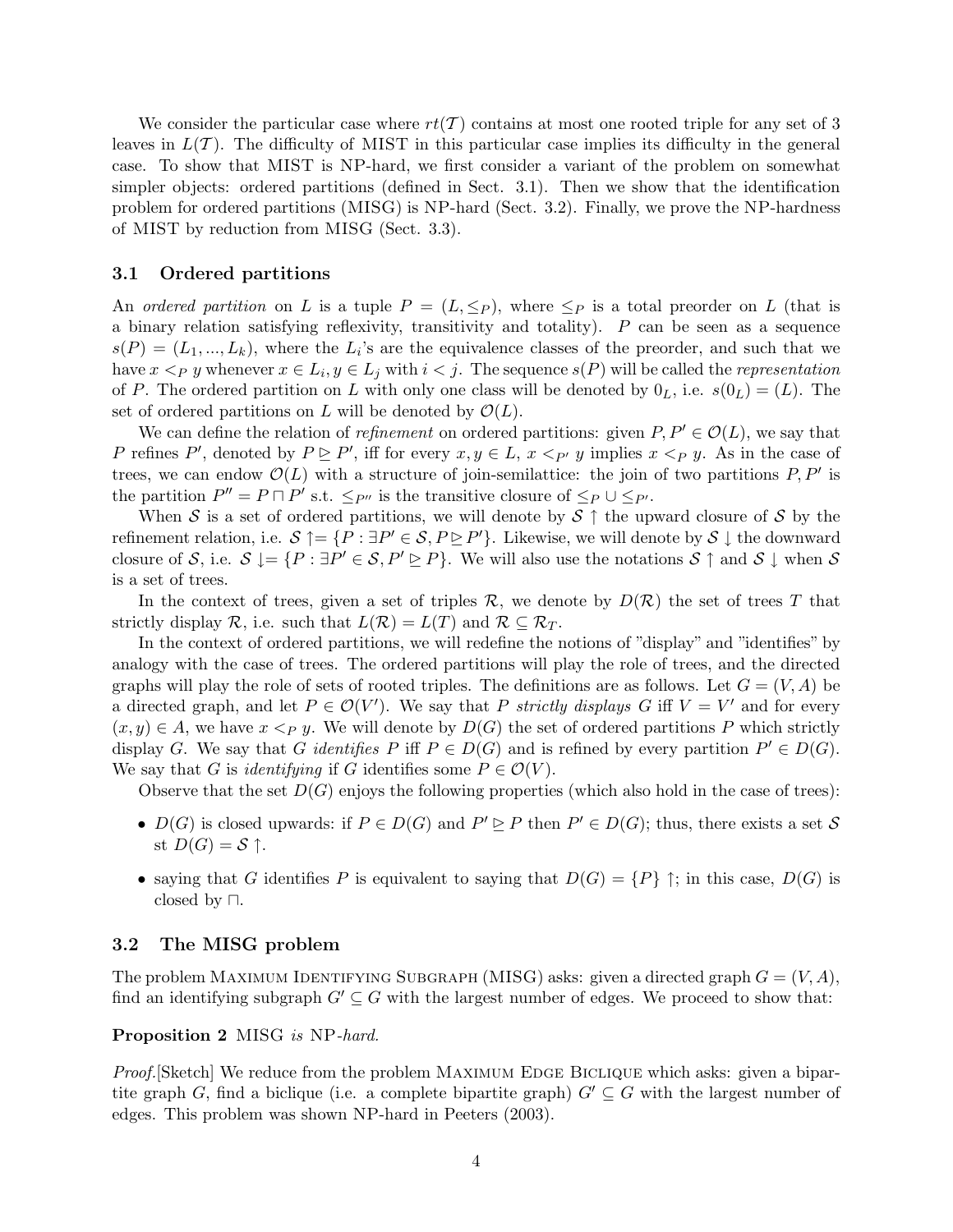The reduction is as follows. Suppose that G has bipartition  $X, Y$ , then we view G as a directed graph  $G = (V, A)$ , with  $A \subseteq X \times Y$ . We show that: for every  $G' \subseteq G$ ,  $G'$  is identifying  $\Leftrightarrow G'$  is a biclique or G' is empty. Fix a graph  $G' \subseteq G$ , then  $G' = (V', A')$ ; let  $X' = V' \cap X$  and  $Y' = V' \cap Y$ . (←): if G' is a biclique, then G' identifies P with representation  $(X', Y')$ : P displays G' obviously, and for any P' displaying G', we have  $x <_{P'} y$  whenever  $x \in X'$ ,  $y \in Y'$  (since G' is a biclique), and thus  $P'$  must refine P. If G' is empty, then G' identifies P with representation  $(V')$ .

 $(\Rightarrow)$ : suppose that G' is identifying. To derive a contradiction, suppose that G' is neither a biclique nor an empty graph. Since G' is not empty, we have  $X' \neq \emptyset$  and  $Y' \neq \emptyset$ . Consider the ordered partition P with representation  $(X', Y')$ : since G' is bipartite, obviously P displays G'. Now, since  $G'$  is not a biclique, there exists  $u \in X'$ ,  $v \in Y'$  s.t.  $(u, v) \notin A'$ . Consider the ordered partition  $P'$ with representation  $(X' - \{u\}, \{u, v\}, Y' - \{v\})$ : then P' displays G'. Thus, we obtain two partitions P, P' which both display G'. Let  $P'' = P \sqcap P'$ , then P'' displays G', since G' is identifying. But we have  $P'' = 0_{V'}$  by definition of  $□$ . We thus obtain that  $0_{V'}$  must display  $G'$ , which is impossible since  $G'$  is not empty.

### 3.3 The MIST problem

#### Proposition 3 MIST is NP-hard.

*Proof.* We reduce from MISG. Consider an instance I of MISG, this is a directed graph  $G = (V, A)$ . We construct an instance I' of MIST as follows: (i) the label set is  $L := V \cup \{x\}$ ; (ii) for every  $a = (u, v) \in A$ , we define the triple  $t_a = xu|v$ . For every  $F \subseteq A$ , we define  $\mathcal{R}_F = \{t_a : a \in F\}$  and  $G_F = (V_F, F)$ , where  $V_F$  is the set of vertices incident to an arc of F. We set  $\mathcal{R} := \mathcal{R}_A$ .

Obviously, the construction can be done in polynomial time. It remains to justify that the reduction is correct. To this end, we need to define a correspondence between the solutions of MISG and the solutions of MIST. Noting  $\mathcal{P}(L)$  the set of rooted phylogenies with leaf set L, we say that a tree  $T \in \mathcal{P}(L)$  is a *brush* iff there exists sets  $V_1, ..., V_k$  s.t.  $T = brush(x, V_1, ..., V_k)$ , where  $brush(x, V_1, ..., V_k)$  denotes the tree having k internal nodes  $u_1, u_2, ..., u_k$  s.t.  $\forall i = 1..k - 1$ the children of  $u_i$  are  $V_i \cup \{u_{i+1}\}\$ and those of  $u_k$  are  $V_k \cup \{x\}.$ 

We define a straightforward correspondence between ordered partitions and brushes:

- given an ordered partition  $P \in \mathcal{O}(V)$  with representation  $(V_1, ..., V_k)$ , we define  $Tree(P) :=$  $brush(x, V_1, ..., V_k).$
- given a brush  $T \in \mathcal{P}(L)$  s.t.  $T = brush(x, V_1, ..., V_k)$ , we define *Partition*(T) as the partition with representation  $(V_1, ..., V_k)$ .

The correctness of the reduction is based on the the following observations: for any  $F \subseteq A$ ,

- 1. for every  $P, P' \in \mathcal{O}(V)$ : let  $T = Tree(P), T' = Tree(P'),$  then  $P \trianglerighteq P'$  iff  $T \trianglerighteq T'$ ;
- 2. for every  $P \in \mathcal{O}(V)$ : let  $T = Tree(P)$ , then P displays  $G_F$  iff T displays  $\mathcal{R}_F$ ;
- 3. let T be an element of  $D(\mathcal{R}_F)$  minimal for  $\geq$ : then T is a brush.

**Lemma 1** For every  $F \subseteq A$ ,  $G_F$  is identifying  $\Leftrightarrow \mathcal{R}_F$  is identifying.

*Proof.*  $(\Rightarrow)$ : suppose that  $G_F$  identifies an ordered partition P. Let  $T = Tree(P)$ , we claim that  $\mathcal{R}_F$  identifies T. Indeed, since  $P \in D(G_F)$ , by Observation 2,  $T \in D(\mathcal{R}_F)$ . Moreover, suppose that  $T'' \in D(\mathcal{R}_F)$ . Let  $\mathcal{S} = \{T''\} \downarrow \cap D(\mathcal{R}_F)$ , and let T' be an element of S minimal for  $\trianglerighteq$ . Observe that T' must also be a minimal element of  $D(\mathcal{R}_F)$ . Thus, Observation 3 applies, and we obtain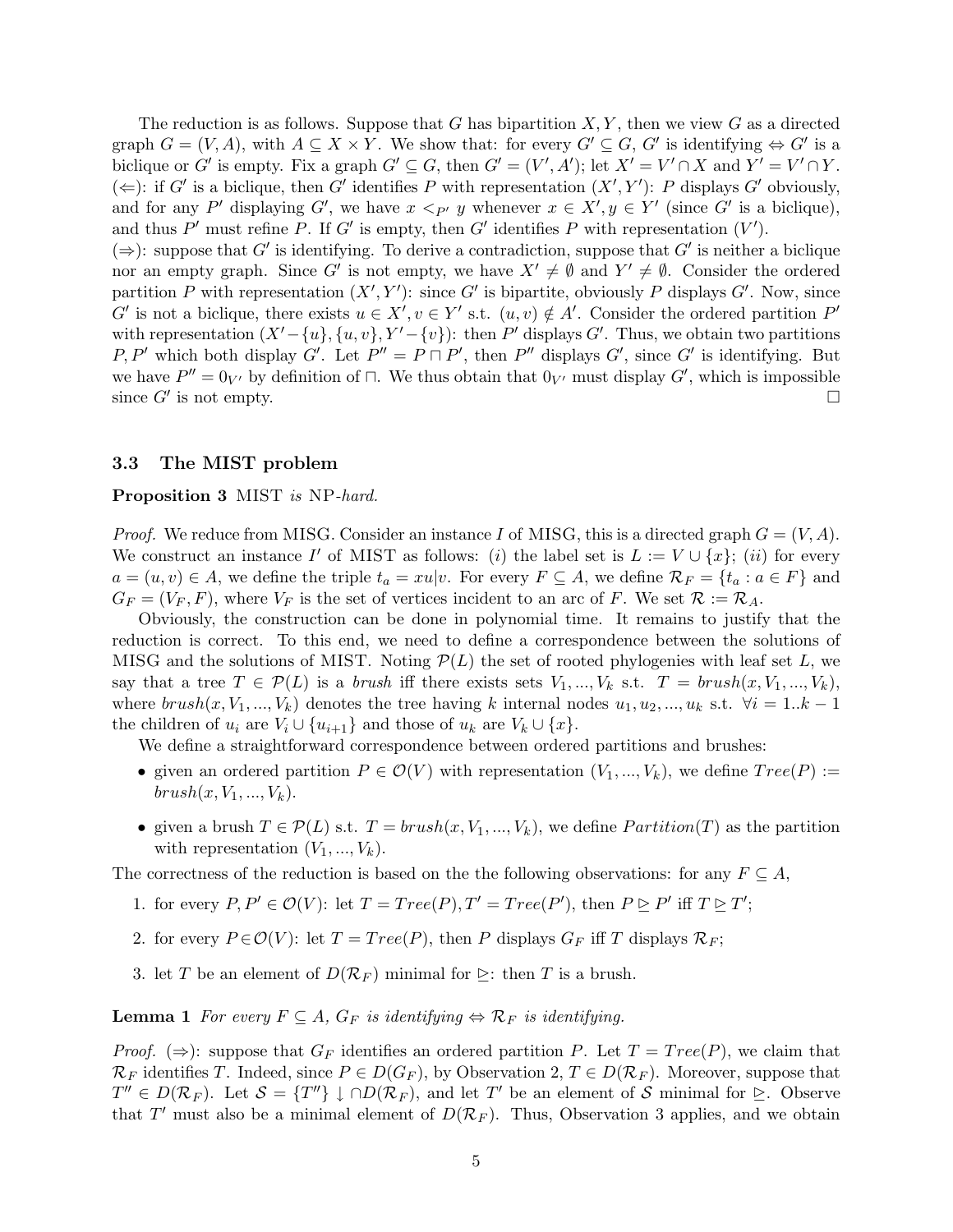that T' is a brush. Now, we can define  $P' = Partition(T')$ : then  $P' \in D(G_F)$  (by Observation 2). Since  $G_F$  identifies P, this implies that  $P' \trianglerighteq P$ . We obtain that  $T' \trianglerighteq T$  by Observation 1. On the other hand, we have  $T'' \trianglerighteq T'$  by definition of T', and we conclude that  $T'' \trianglerighteq T$ .

(⇐): suppose that  $\mathcal{R}_F$  identifies a tree T. Then T must be an element of  $D(\mathcal{R}_F)$  minimal for  $\triangleright$ . Thus, by Observation 3, T is a brush. We can then define  $P = Partition(T)$ , and we claim that  $G_F$  identifies P. Indeed, since  $T \in D(\mathcal{R}_F)$ , by Observation 2  $P \in D(G_F)$ . Moreover, suppose that  $P' \in D(G_F)$ , and let  $T' = Tree(P')$ . Then by Observation 2, we have  $T' \in D(\mathcal{R}_F)$ . Since  $\mathcal{R}_F$ identifies T, we have  $T' \trianglerighteq T$ . We conclude that  $P' \trianglerighteq P$  by Observation 1.

The result stated in this lemma suffices to end the proof of the proposition.  $\Box$ 

## References

- Bandelt, H.-J. and A. W. M. Dress. 1986. Reconstructing the shape of a tree from observed dissimilarity data. Adv. in Appl. Math. 7:309–343.
- Berry, V. and O. Gascuel. 2000. Inferring evolutionary trees with strong combinatorial evidence. Theor. Comput. Sci. 240:217–298.
- Bininda-Emonds, O. 2004a. The evolution of supertrees. Trends Ecol. Evol. 19:315–322.
- Bininda-Emonds, O. 2004b. Phylogenetic supertrees (combining information to reveal the tree of life) vol. 4 of computational biology series. Kluwer academic publishers.
- Bininda-Emonds, O. and H. Bryant. 1998. Properties of matrix representation with parsimony analyses. Syst. Biol. 47:497–508.
- Bryant, D. 1997. Building trees, hunting for trees and comparing trees: theory and method in phylogenetic analysis. Ph.D. thesis University of Canterbury, Department of Mathemathics.
- Bryant, D. and V. Berry. 2001. A structured family of clustering and tree construction methods. Adv. in Appl. Math. 27:705–732.
- Cotton, J., C. Slater, and M. Wilkinson. 2006. Discriminating supported and unsupported relationships in supertrees using triplets. Syst. Biol. 55:345–350.
- Davies, T., T. Barraclough, M. Chase, P. Soltis, D. Soltis, and V. Savolainen. 2004. Darwin's abominable mystery: Insights from a supertree of the angiosperms. Proc. Natl. Acad. Sci. USA 101:1904–1909.
- Dekker, M. 1986. Reconstruction methods for derivative trees. Master's thesis University of Amsterdam.
- Goloboff, P. A. and D. Pol. 2002. Semi-strict supertrees. Cladistics 18:514–525.
- Grunewald, S., M. Steel, and M. Swenson. 2006. Phylogenetic closure operations in phylogenetics submitted to Mathematical Biosciences.
- Peeters, R. 2003. The maximum edge biclique is NP-complete. Discrete Appl. Math. 131:651–654.